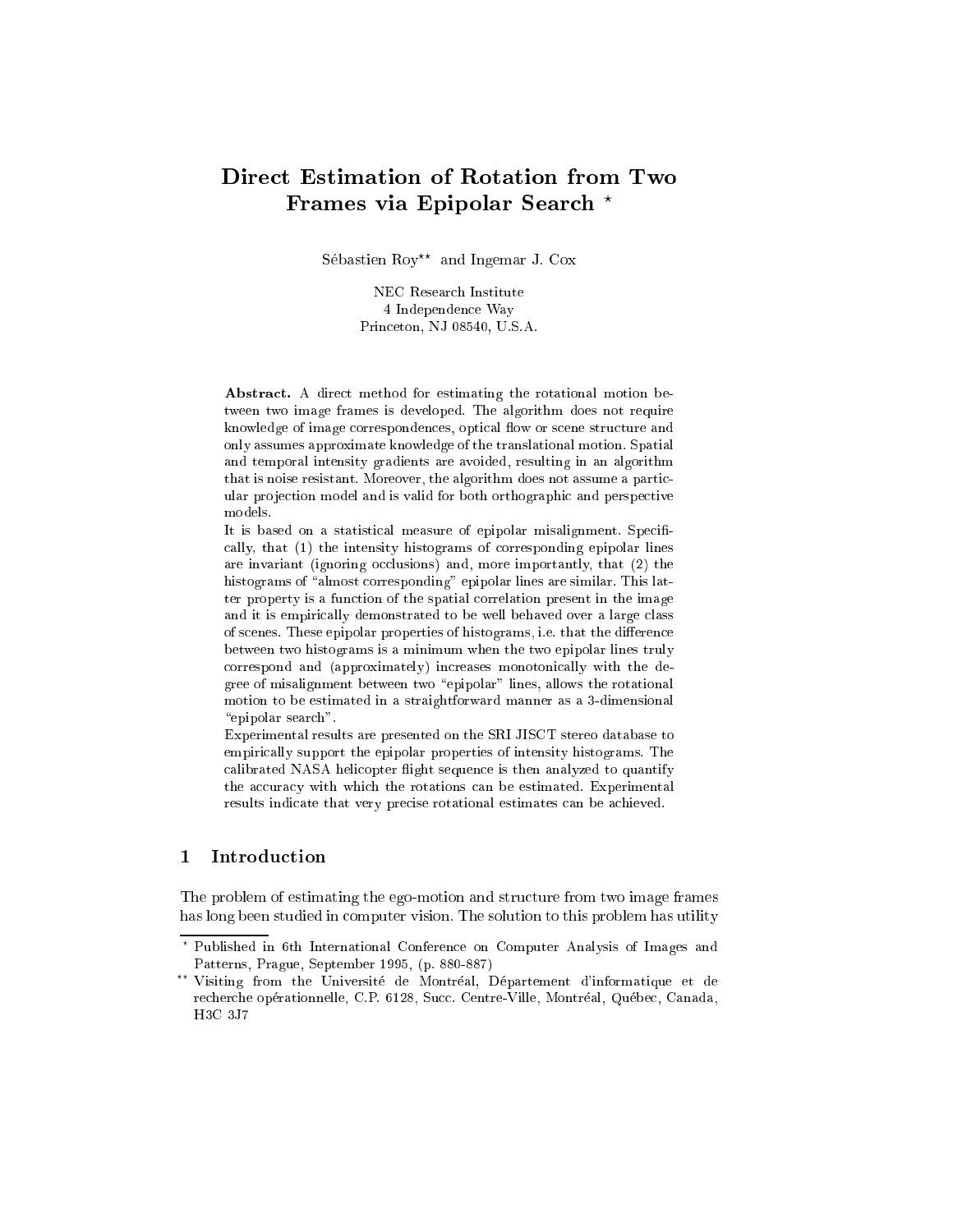in many domains, especially for navigation and three-dimensional scene reconstruction. There are two distinct classes of structure-and-motion algorithms. The first is feature-based and assumes that there is a known number of feature correspondences between the two frames [7, 11, 12, 3]. While it has been shown that very few correspondences are needed in theory to solve the structure-and-motion problem, in practice, these algorithms are very sensitive to noise and many more correspondences are needed to stabilize the solution. Unfortunately, it is often the case that no feature correspondences are known a priori.

This paper is concerned with the class of direct methods of motion-andstructure estimation in which explicit feature correspondences are not required. By using intensity derivatives and exploiting the brightness-change constraint equation, solutions for motion-and-structure are derived directly. Negahdaripour and Horn [8] and Horn and Weldon [6] develop algorithms for the special cases of (1) known depth, (2) pure rotation and (3) pure translation or known rotation, (4) a planar world. Hanna [4] describes an iterative, multi-resolution approach that assumes piecewise planar (5-5) patches for the observed structure. Because the global minimization for ego-motion is non-linear, an initial estimate of the rotation and translation is required. Subsequently, Hanna [5] extended this work by combining stereo and motion analysis to the estimation of scene structure. However, this work is quite different from that proposed here, since the stereo pair introduces a third image.

This paper develops a direct method for determining the rotational egomotion based on a search through the 3-dimensional rotational space. Such a search is possible only if there exists image properties such that each hypothesized ego-motion can be evaluated relative to one another. Section 2 derives two properties of intensity histograms computed along assumed epipolar lines based on the hypothesized three dimensional rotation. In Sect. 2.1, extensive experiments empirically show that the epipolar histogram properties are well behaved over the wide class of images contained in the SRI JISCT database. Generally, the statistical objective function has a clearly defined global minimum when the ego-motion parameters are correctly assigned and is approximately monotonically increasing with increasing error in the estimate of rotational motion.

Section 3 describes experimental results of applying the algorithm to the calibrated NASA helicopter flight sequence [10]. Quantitative comparison between the estimated and calibrated rotational motions are presented for the case of known translational motion and then for the case of small errors in translation.

## 2 Epipolar properties of intensity histograms

The displacement due to camera motion of an image point  $P'_a$  in image A to a point  $P'_i$  in image B can be decomposed in two components. The first component mpa is the rotational part of the displacement while the second component  $\cdots$ is the epipolar vector, or translational part of the displacement. The relation between those components is expressed as  $P'_b = P'_a + M_{P_a} + eE_{P_a}$ ,  $(0 \le e \le 1)$ , where e is the disparity along the epipolar vector. The rotational part  $M_{P_a}$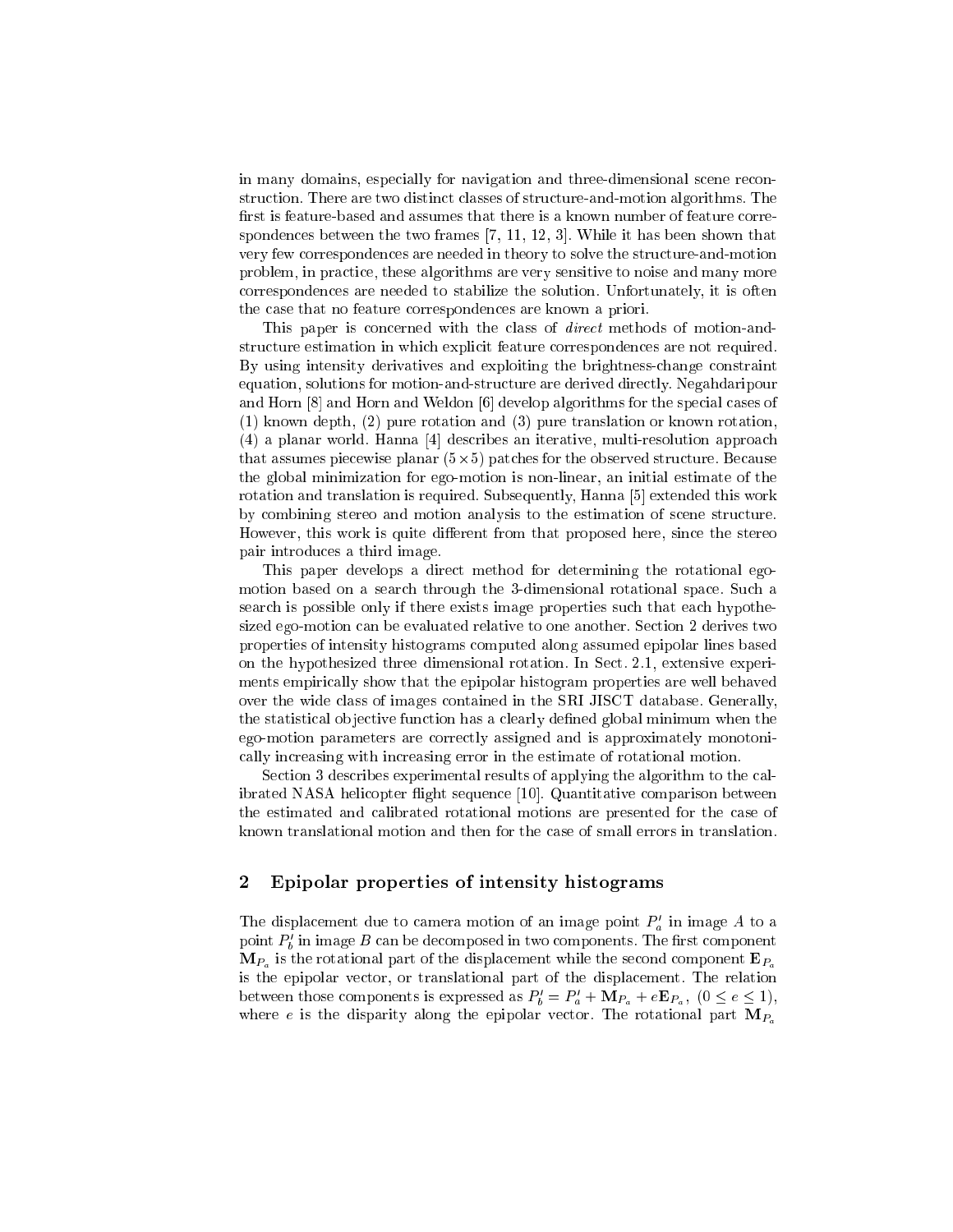is *independent* of depth while the translational displacement  $E_{P_a}$  shifts points along the epipolar line by amounts that are inversely proportional to depth, as illustrated in Fig. 1.

### Property <sup>1</sup> (Epipolar Histogram Invariance)

If we assume (1) the constant brightness constraint, i.e. the brightness of an imaged point is unchanged by the motion of the camera, and (2) that the number of occlusions is small, then it is clearly the case that the histograms of the intensities of two corresponding epipolar lines are identical since the two lines contain identical pixel intensities, only their position may be changed because of depth.

Now consider the case in which the camera motion contains a small error, either on its rotational or translational component. As a consequence, the "epipolar" lines will be erroneous, but close to the true epipolar lines. Will the intensity



Fig. 1. Epipolar errors for inaccurate translation (1) and rotation (2). True corresponding points are in the neighbourhood (dark grey region) of the true epipolar lines.

histograms of two almost corresponding epipolar lines be identical?

### Property <sup>2</sup> (Epipolar Histogram Correlation)

Assuming (1) constant brightness constraint, and (2) that the number of occlusions is small, then the intensity histograms of two "pseudo-epipolar" lines that are spatially close to a pair of truly corresponding epipolar lines have similar (in a sum of squared errors sense) histograms. The difference between two pseudo-epipolar histograms is a minimum when the lines correspond to the true epipolar geometry and increases approximately monotonically with the size of the rotational error.

Property 2 is valid for a large class of spatial imagery, despite the fact that it is straightforward to construct *artificial* images for which Property 2 does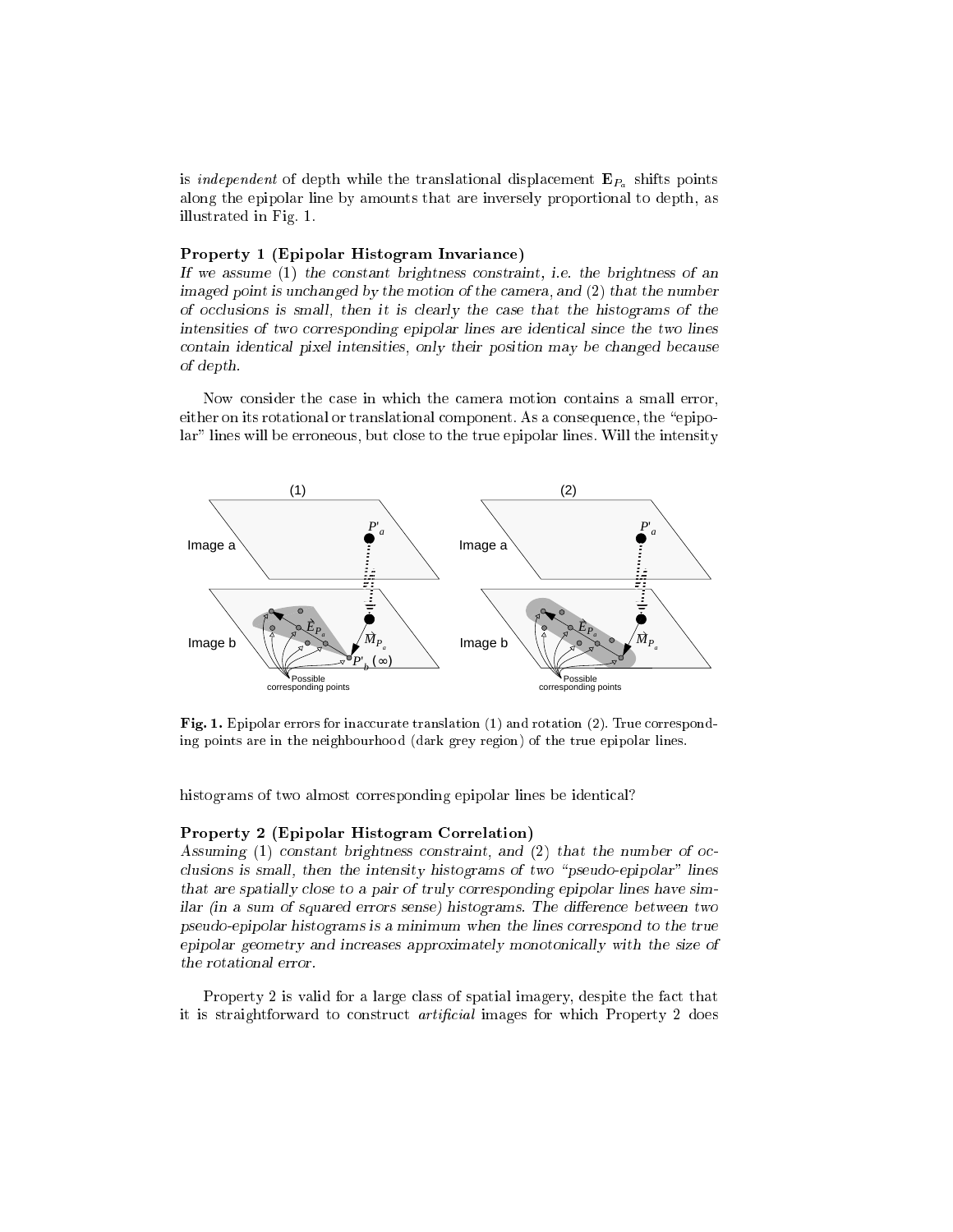not hold. In [1] Property 2 is proved for the case in which intensity values are spatially Normally distributed, a condition that is true for many natural scenes.

Intuitively, Property 2 is a consequence of the high degree of spatial correlation [9] present in most images. As depicted in Fig. 1, small errors in the camera displacement cause a point  $P'_a$  in image A to be projected to a point which is spatially close to the true epipolar line  $\mathbf{E}_{P_a}$ . The smaller the error, the closer this point is to  $\mathbf{E}_{P_a}$ . Local image coherence then insures that the intensity value of an erroneous correspondence is close to the true intensity value that lies somewhere on the true epipolar line.

It can be shown that translational error generally creates less displacement from the true epipolar line then rotational error. In the limit case for points at infinity, the translational error has no effect whatsoever. That is, the rotational error is the dominant source of all point displacement and consequently of the sum of squared differences (SSD) between epipolar histograms. For translational error only, the SSD between epipolar histograms is much weaker and other statistical measures of the epipolar line must be used. In this paper, we therefore restrict ourselves to the case of unknown rotational motion and known (or approximately known) translation motion. It should be noted however, that the rotational motion so dominates the translational component that it may be possible to correct for the rotational error in the presence of an unknown translation.

### 2.1Experimental verification of Property 2

We examined 25 stereo pairs from the  $5R1$  JISCT stereo database. For different ranges of rotations  $(\pm 20$  -around each axis) and known translation, a selected number of epipolar lines pairs were extracted according to the assumed egomotion. The intensity histograms,  $h_a(i)$  and  $h_b(i)$ , were then computed for each pair of pseudo-epipolar lines and the sum of squared distances,  $s_{ab}$ , calculated, i.e.  $s_{ab} = \sum_{i=0}^{255} |h_a(i) - h_b(i)|$  . This error was then averaged over all pairs of epipolar lines to arrive at a final similarity measure,  $S_{ab}$ ,  $S_{ab} = \frac{1}{N} \sum_{i=1}^{N} s_{ab}(i)$ where  $N$  is the number of epipolar line pairs extracted from the two images.

Figure 2 show the average sum of squared errors,  $S_{ab}$ , in the intensity histograms as a function of assumed rotational ego-motion about  $x, \, y$  and  $z$  axes , for two representative images pairs from the JISCT database. The curves show a very well defined minimum when the pseudo-epipolar lines have the same rotational component as the true epipolar lines, i.e. the rotation is correctly estimated. Moreover, the difference criterion,  $S_{ab}$ , is approximately monotonically increasing around a well defined minimum thus allowing in theory very rapid determination of the global minimum via gradient descent search.

 $\,$  - Although the JISCT database contains a total of 49 image pairs, many of these are repetitious, with only very small motion differences between pairs.

 $^\circ$  The  $x$  and  $y$  axes are assumed to be oriented with the horizontal and vertical axes of the image plane and the <sup>z</sup> axes is aligned with the optical axis of the camera system.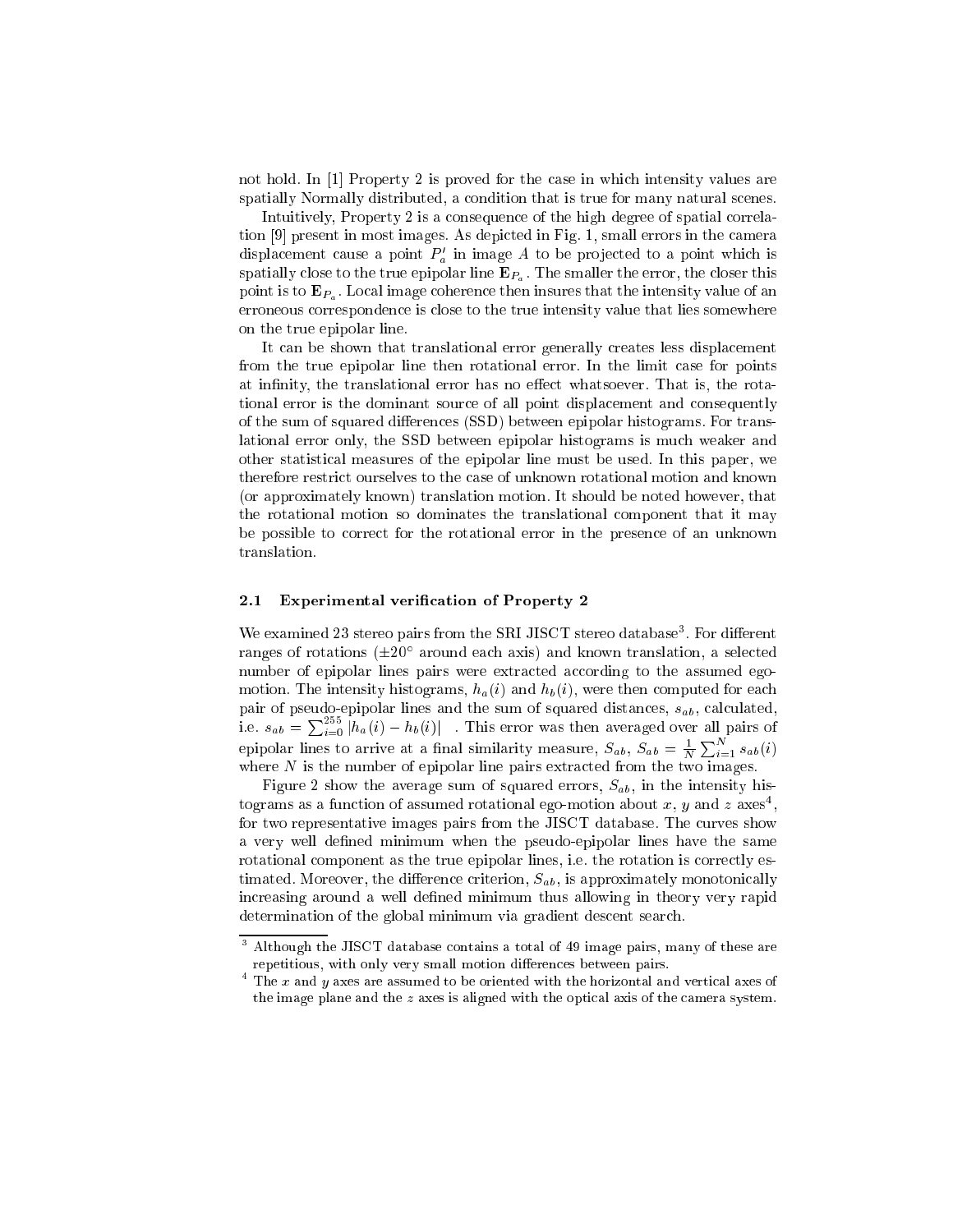

Fig. 2. Histogram mean square error,  $S_{ab}$ , as a function of rotation around x, y or z axis. A) Plots of individual axis. B) Plot of two axis of rotation. Minima should be at  $0.$  All angles in degrees, spanning  $\pm 20^\circ$  .

Note that the vertical axes for the three component rotations have different scales. The effect is most pronounced for  $x$  rotations and least significant for  $y$ rotations. This is caused by the small displacement of epipolar line induced by the ambiguity of y-rotation and  $x$ -translation.

Experiments suggest that this epipolar property of intensity histograms is quite robust to noise as well as being effective for both small and large image displacement. Only 5 of the 23 images examined did not behave as expected and these exhibited very strong deviations from the constant image brightness (CIB) assumption or contained uncommon periodic textures. However, the sensitivity to the CIB constraint is no more so than other direct and indirect methods. Moreover, when the CIB assumption was not valid, this could be corrected for many times, via a simple prepocessing step [2] to significantly extend the applicability of the algorithm. As with other techniques, the algorithm is sensitive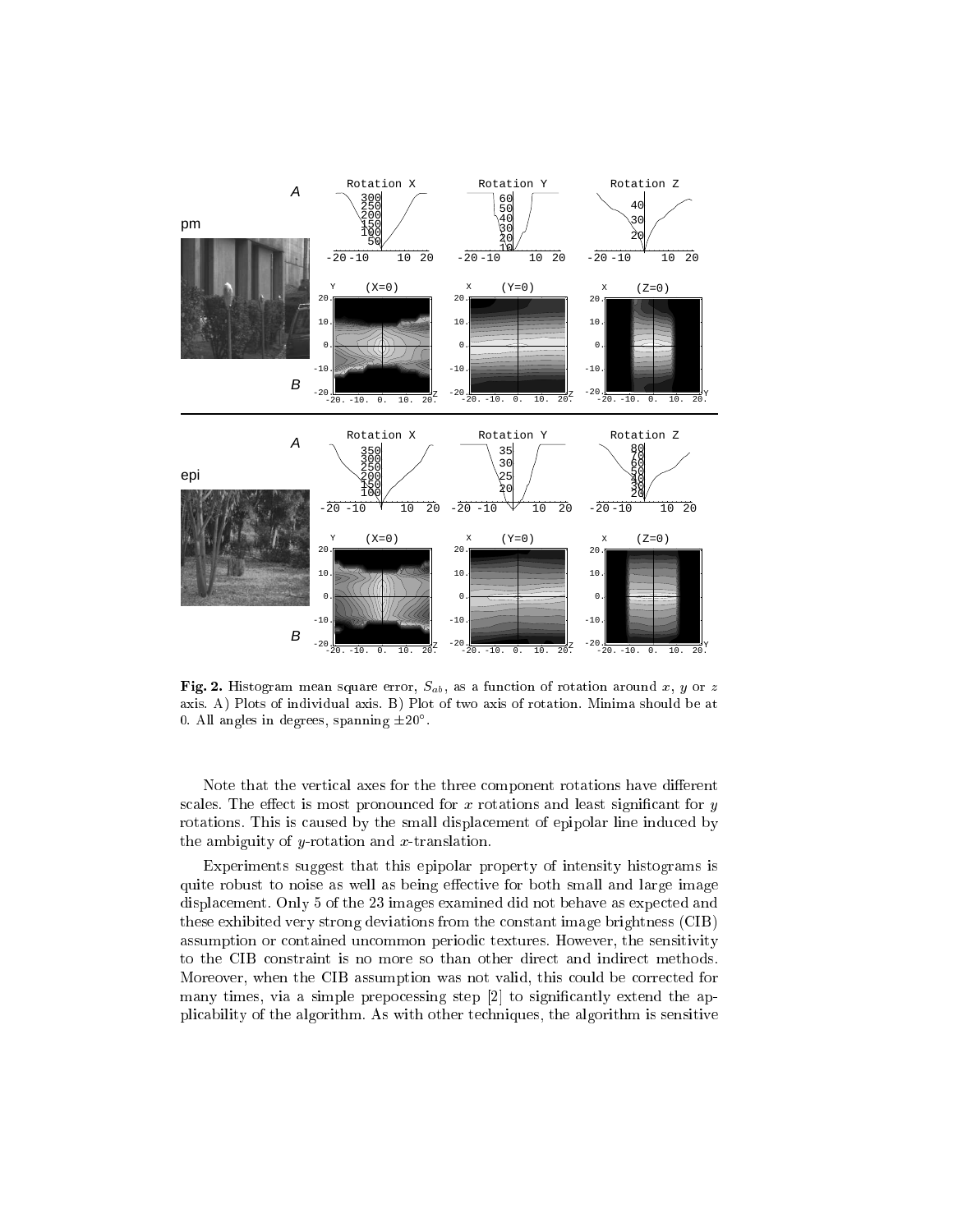to images with a very small field of view since, under this condition, it becomes very difficult to differentiate between small rotations and translations. Finally, images that contained regular textures exhibited many strong local minima as well as the expected strong global minimum which make gradient descent search difficult. However, these images are not common and rarely occur in nature.

### 3 Epipolar search

The results of Sect. 2.1 indicate that the rotational components of the camera motion can be determined by a 3D search for the minimum of the average sum of squared differences,  $S_{ab}$ , provided that the initial rotational estimates are within 20 of their true values, which provides for large initial uncertainty.

To evaluate this approach, we estimated the three component rotations between every 9th frame of the calibrated NASA motion sequence. Each rota $t$ ional component was searched in a range of  $\pm 20$  with a precision of  $\pm 1$ . The solution obtained was then refined by an additional search of  $\pm 5$  with a precision of  $\pm 0.15^{\circ}$ . The precision of the calibrated rotation on  $(x, y, z)$  is  $(1\pm0.12)$  ,  $\pm0.7$  ,  $\pm0.24$  ). Figure 3a shows the true and estimated rotations, when the translational error is zero. Very good quantitative agreement is achieved for all three axes of rotation. Figure 3b shows the true and estimated rotations, when the translational error is approximately 5 . Very good quantitative agreement is achieved for all three axes of rotation. To demonstrate how well-behaved the histogram similarity function is, Fig. 3c shows the two dimensional contour plots around the selected minima for the pair of frames 36 and 45.

### 4 Conclusion

\Epipolar search", a new paradigm for determining the egomotion between two frames, was proposed based on statistical properties calculated along "corresponding" epipolar lines. One such statistical property is the sum of squared differences between intensity histograms calculated along epipolar lines. It was empirically shown that this epipolar histogram measure is a minimum when the epipolar geometry is known exactly and increases monotonically with error in the rotational components of egomotion. Intuitively, this is a consequence of the high degree of spatial correlation present in most images and can be theoretically proven for certain statistical classes of scenes. The method does not assume any prior knowledge of the structure of the scene and is applicable to both orthographic and projective imaging.

This property of epipolar histograms allow the rotational motion to be estimated in a straightforward manner as a 3-dimensional \epipolar search". In theory, a 5-dimensional search should be possible in which the two translational components of motion are also estimated. However, the effect is weaker for translational motions since points at infinity (background points) are only affected by rotational motion. Nevertheless, we believe that a full motion-and-structure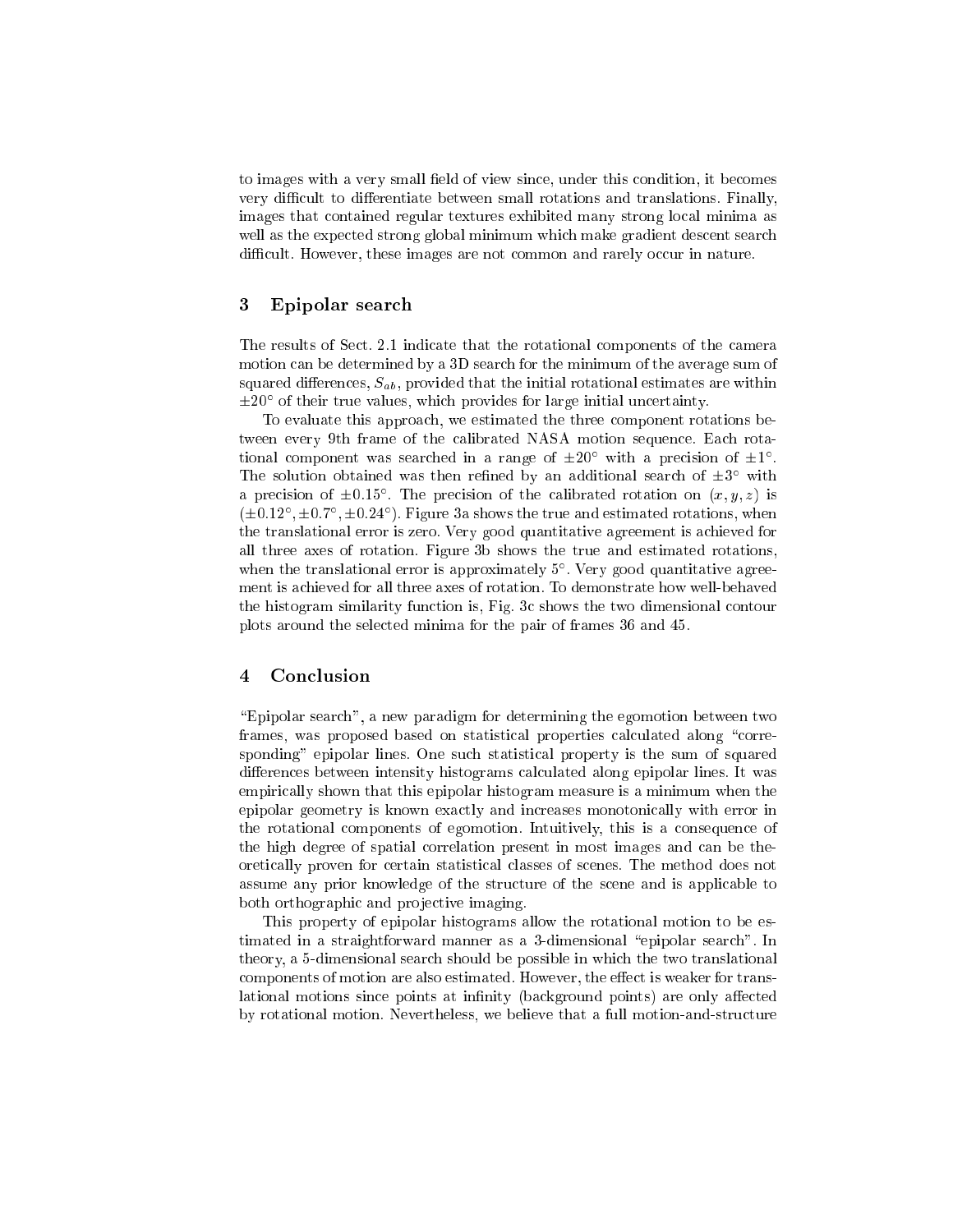

Fig. 3. A)True (squares) and estimated (circles) rotations for the NASA flight sequence, for a known translational motion. B)True (squares) and estimated (circles) rotations for the NASA flight sequence for a translational motion error of  $5^\circ$  . C)Mean square error as a function of rotation in  $(x, y)$ ,  $(y, z)$ ,  $(x, y)$ , for a translational motion error of  $5^\circ$ . All angles in degrees, spanning  $\pm 3^\circ$ .

algorithm can be designed based on the paradigm of epipolar search and work is progressing in this direction, including the derivation of other statistical properties of epipolar misalignment.

Experimental results showed good agreement between the estimated and calibrated rotations of the NASA helicopter sequence when the translational motion was either known or erroneous within 5 accuracy. Further, the experimental results also suggest that epipolar search is quite robust to both noise and the relative magnitude of displacement between image frames. Preliminary work suggests that the translational motion can be estimated using other statistical measures along epipolar lines via an independent epipolar search. The proposed 5-dimensional search then reduces to an iterative refinement scheme in which the rotational motion is estimated by a 3-dimensional epipolar search and the translational motion by a 2-dimensional search.

The statistical properties of images calculated along epipolar lines appears to be an interesting research direction. Clearly, intensity histograms are just one of many possible statistical measures and it is importatnt to develop a